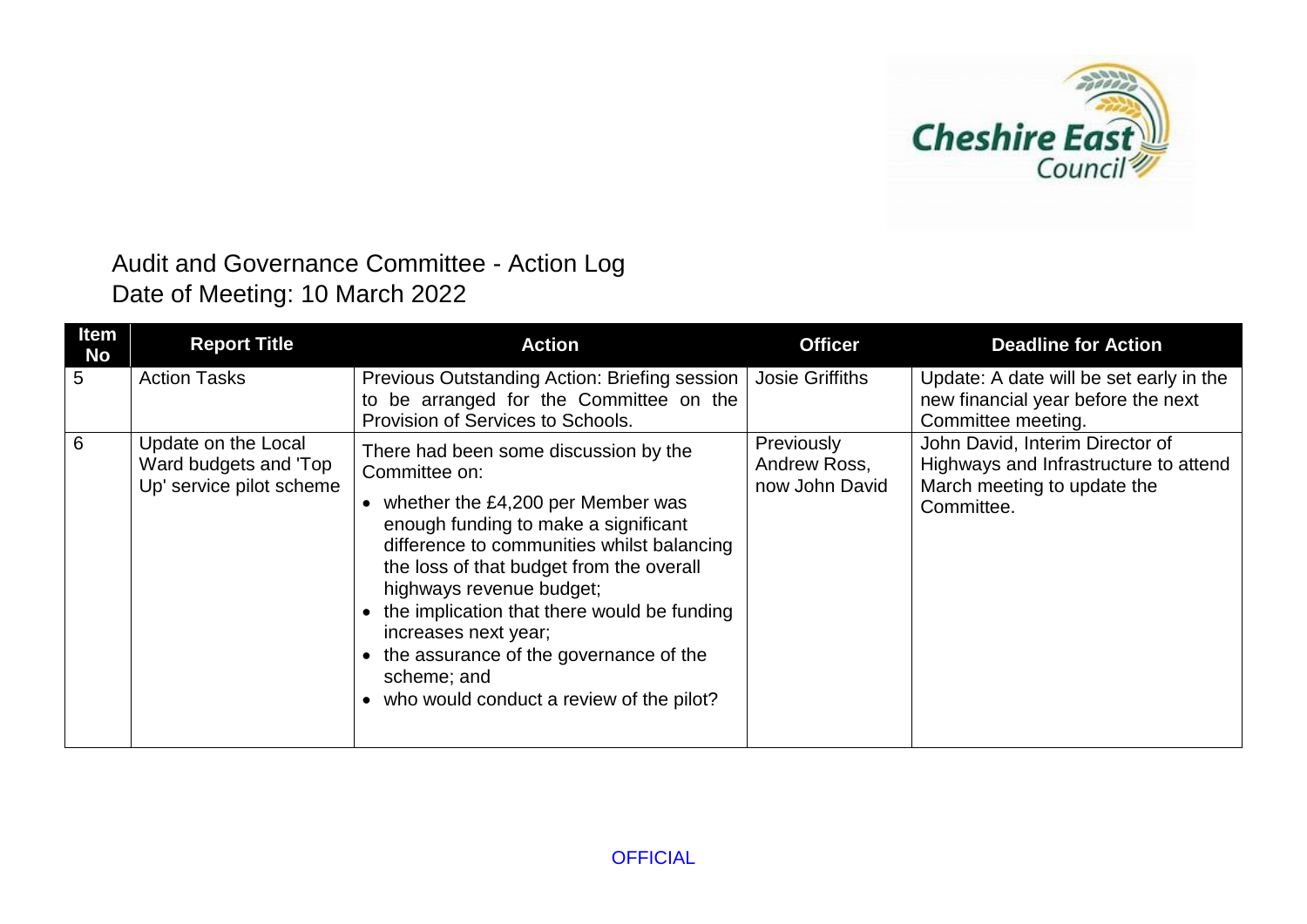

| $\overline{7}$ | Annual Audit Letter,<br><b>Certification Report</b> | The external auditors were asked for an<br>enlarged description of governance and their  <br>approach to it.                                                                                                                                                                                                                                                                                                                                                       | Mark Dalton-<br>Mazars                                   | Helen included sub criteria and key<br>questions within the minutes of the<br>meeting 17 January 2021.                                                                                                                                                                                                                                                                                                                                                                                                                                                                                           |
|----------------|-----------------------------------------------------|--------------------------------------------------------------------------------------------------------------------------------------------------------------------------------------------------------------------------------------------------------------------------------------------------------------------------------------------------------------------------------------------------------------------------------------------------------------------|----------------------------------------------------------|--------------------------------------------------------------------------------------------------------------------------------------------------------------------------------------------------------------------------------------------------------------------------------------------------------------------------------------------------------------------------------------------------------------------------------------------------------------------------------------------------------------------------------------------------------------------------------------------------|
| 11             | <b>Upheld Complaints to</b><br>the LGO:             | The Committee were advised that the council<br>has implemented a new Customer Experience<br>Strategy with an emphasis on improving<br>consistency for customers and learning and<br>apologising when things go wrong. The Chief<br>Executive has given a personal commitment<br>to championing customer services.<br>The Committee considered if there was<br>potential to add an item to the Committee's<br>Work Programme on the general customer<br>experience. | Jane Burns/David<br>Brown/Alex<br>Thompson               | Alan Ward will draw up a<br>consolidated report of upheld<br>complaints to held identify themes<br>and trends. The Committee could<br>then choose to pick the top 2 themes<br>and ask service areas to update on<br>preventative measures.<br>Other options:<br>a) Helen Gerrard is the project lead<br>for Customer Experience, the<br>Committee could define an area of<br>this work to scrutinise further.<br>b) Corporate Policy receive updates<br>against the Customer Service<br>Strategy- A&G may wish to look at<br>specific areas in line with these<br>reports or something separate. |
| 13a            | Highways Funding:                                   | David Brown, Josie Griffiths and Helen<br>Davies schedule time to shape the Work<br>Programme based on the main business of<br>the Committee and bring it back to<br>Committee for approval.                                                                                                                                                                                                                                                                       | David<br>Brown/Josie<br>Griffiths/Helen<br><b>Davies</b> | Completed and within the agenda<br>pack for 10 March 2022.                                                                                                                                                                                                                                                                                                                                                                                                                                                                                                                                       |